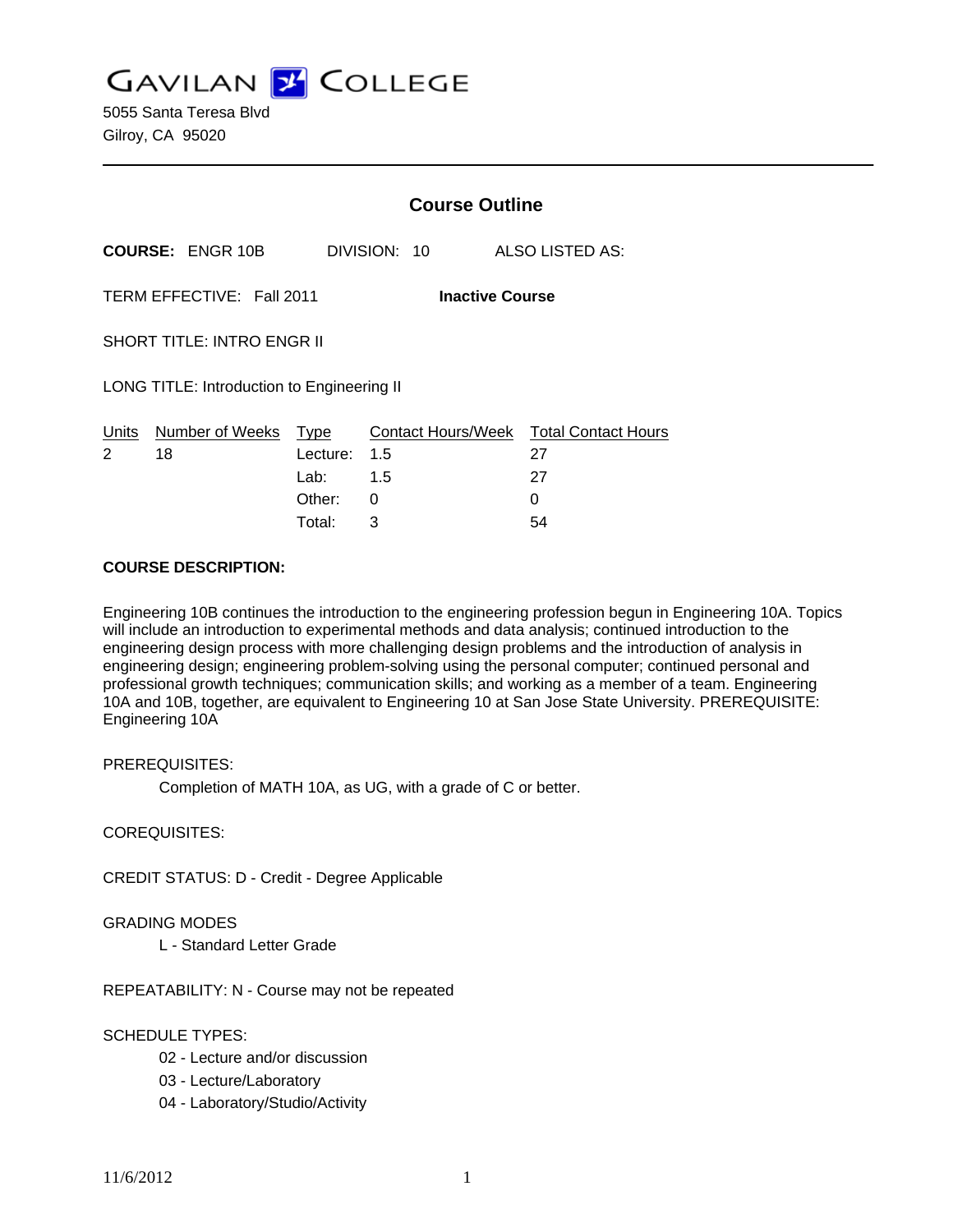# **STUDENT LEARNING OUTCOMES:**

1. Students will identify, compare and contrast the various ethical considerations of the enginerring design process. 2. Students will identify, compare and contrast the various concepts

and analysis tools available to collect and analyze data.

3. Students will identify, compare and contrast the various methods and tools available for simple mathematical modeling of engineering problems.

4. Students will identify, compare and contrast the methods for designing, constructing, predicting and testing a real object.

## **CONTENT, STUDENT PERFORMANCE OBJECTIVES, OUT-OF-CLASS ASSIGNMENTS**

Inactive Course: 04/25/2011 WEEKS HOURS CONTENT: 1,2,&3 4.5 Lec Introduction to ethics in engineering. 4.5 Lab Working as a team, students will identify, compare and contrast the issues that require consideration during the development of an "ethical" engineering design philosophy. Students will prepare a written report and make a presentation using appropriate software. 4,5,6 6 Lec Introduction to data collection and analysis. &7 Working as a team, students will design and perform various experiments and collect data from these experiments and analyze the results using appropriate spreadsheet, statistical and presentation software (Excel, Minitab, PowerPoint, or equivalent.) 6 Lab Working as a team, students will identify, compare and contrast methods and techniques for collecting, evaluating and analyzing data through tabular, graphical and statistical means. Students will present their findings in both written and oral form. 8,9,10, 7.5 Lec Introduction to mathematical modeling. 11&12 7.5 Lab Working as a team, students will solve simple engineering problems using mathematical modeling

on a computer.

Students will identify, compare and contrast the

requirements for modeling simple engineering

systems using various appropriate software programs (Excel, Matlab, or equivalent).

13,14 7.5 Lec Engineering design project. 15,16&

17 7.5 Lab Working as a team, students will employ the skills obtained throughout the course to conceive, design model, build, test, analyze and critique an object.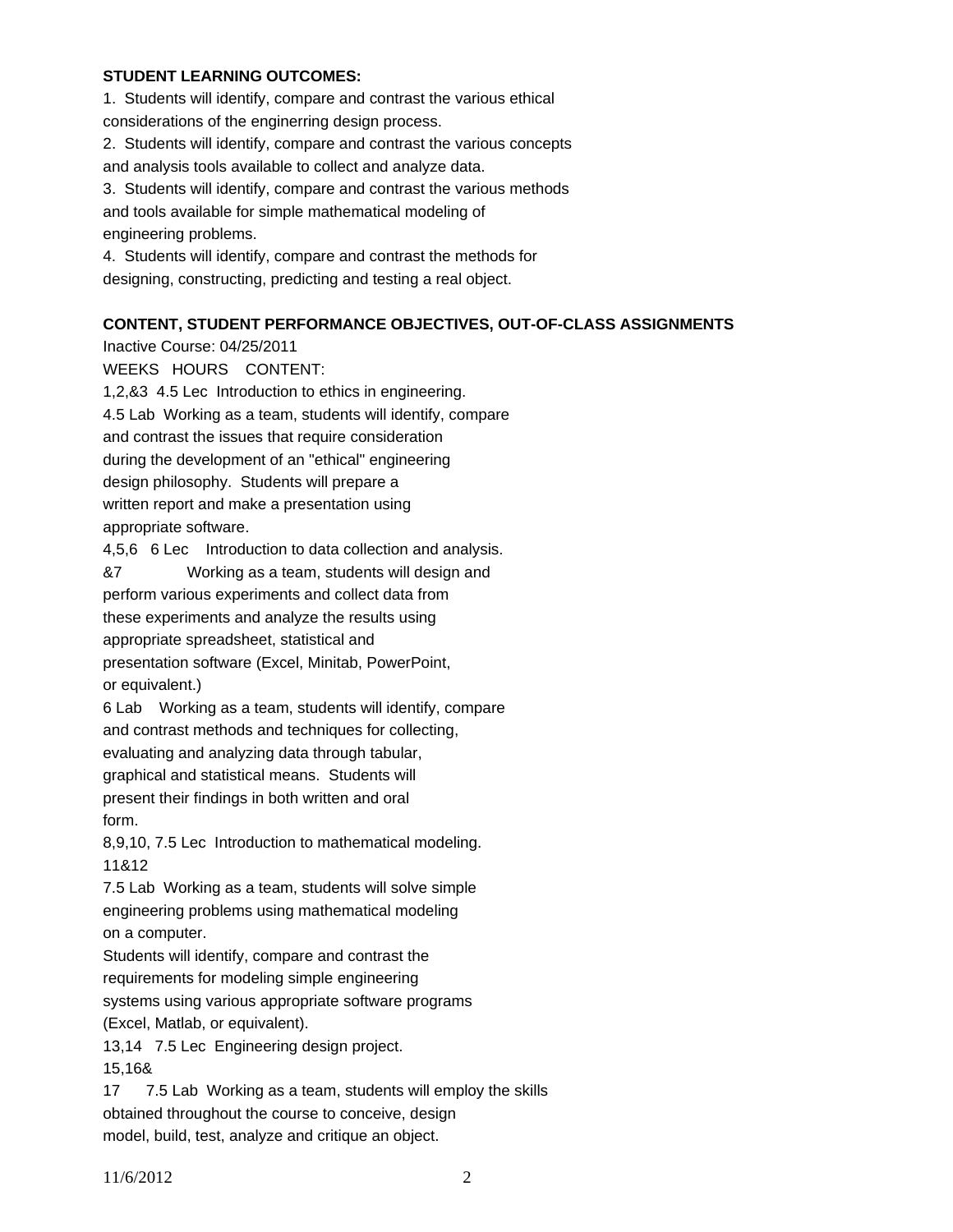Students will define the design problem; search for and study existing solutions; develop, compare and contrast criteria for evaluation of the existing solutions; compare, contrast and analyze various existing solutions; develop specifications for the design of the project; construct the object; predict the performance of the object using various modeling techniques; test the object and collect and analyze data that describes the performance of the object in relation to the design criteria specified.

18 2 Final design project presentations. See content.

### **METHODS OF INSTRUCTION:**

Primarily lecture and laboratory

### **METHODS OF EVALUATION:**

The types of writing assignments required: Written homework Lab reports The problem-solving assignments required: Field work Lab reports Exams The types of skill demonstrations required: Class performance The types of objective examinations used in the course: Multiple choice Other: Problem solving Other category: None The basis for assigning students grades in the course: Writing assignments: 30% - 50% Problem-solving demonstrations: 30% - 50% Skill demonstrations: 5% - 10% Objective examinations: 10% - 20% Other methods of evaluation: 0% - 0%

# **REPRESENTATIVE TEXTBOOKS:**

Raymond B. Landis, ^uStudying Engineering, A Road Map to a Rewarding Career^s, 1995, Discovery Press, or equivalent college level text. Reading level of text: 12 Grade

### **ARTICULATION and CERTIFICATE INFORMATION**

 Associate Degree: CSU GE: